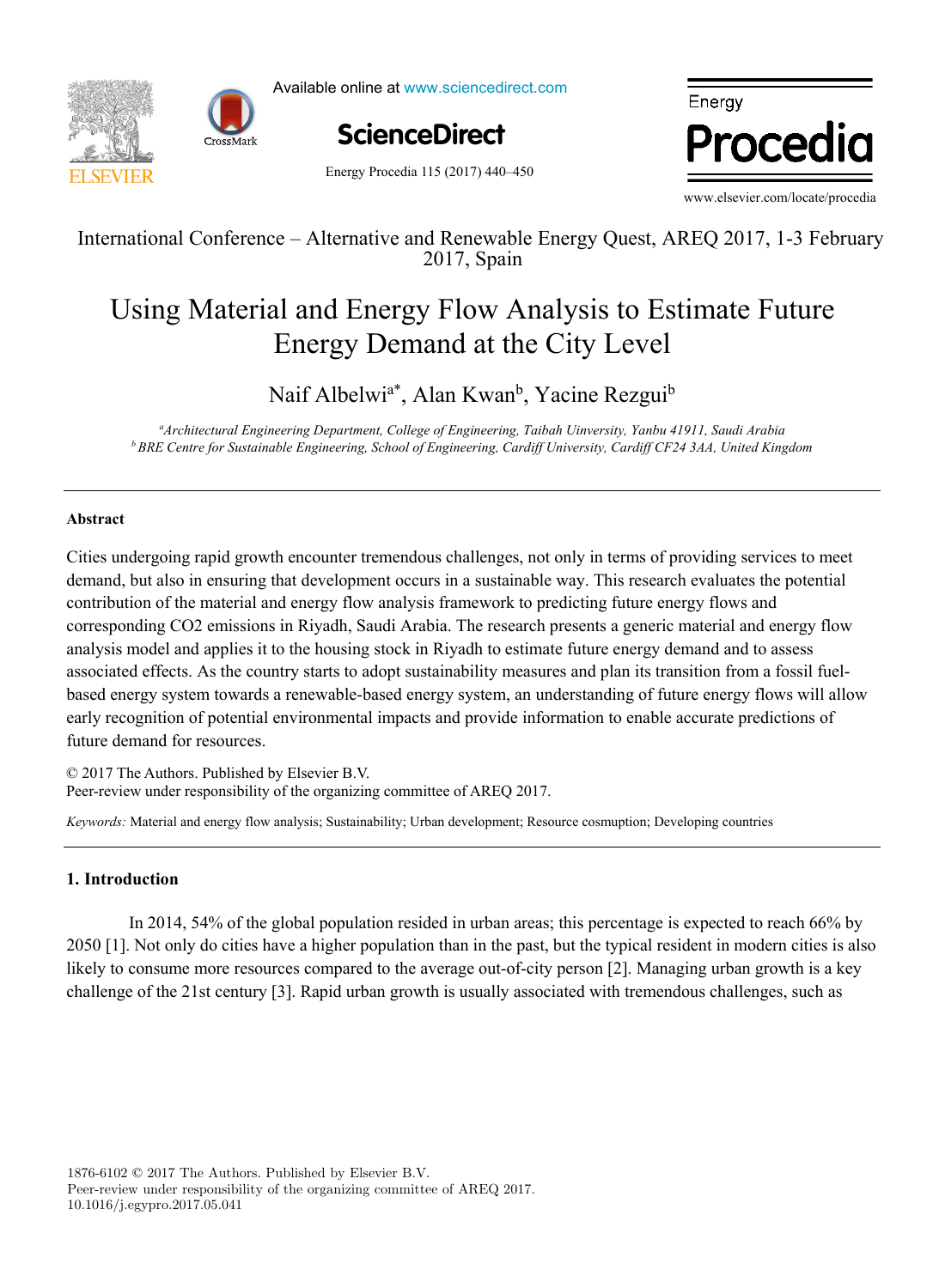increases in materials and energy flows that enter and exit urban systems [2]. This places considerable pressure on urban societies to adopt sustainability as the main mechanism for development.

 Riyadh, in Saudi Arabia, is one of the world's fastest growing cities. The population of Riyadh has grown from almost one million in 1980 to nearly six million today and is expected to reach 8.2 million by 2029 [4]. Between 2004 and 2010, the population of Riyadh grew at an annual rate of 4%. The increase in population is still the most noticeable feature of Riyadh and has led to growth in other sectors; in 2015 the overall population of Riyadh reached 6,152,180 [4]. In addition, Riyadh's population growth is characterized by qualitative improvements in its residents' standard of living [4]. According to the Arriyadh Development Authority, Riyadh needs 510,000 housing units built before 2030 [5]. This growth is inextricably linked to the consumption of materials, energy, and water resources. There is, therefore, a need for a framework that provides information on future resource demand, because this type of information is valuable for the evaluation of future development.

 This study applies a general dynamic material flow analysis to evaluate the long-term development of Riyadh's housing stock. This approach estimates the future energy demands and corresponding greenhouse gas (GHG) emissions. The advantage of applying this method is the ability of quantifying the flows and in-use stocks for each year under study. The analysis evaluates the dynamics of floor area of Riyadh's housing stock and corresponding energy demand. When analysing the built environment, a dynamic MFA approach should be used due to the long service life of built structures and their significant role in mobilizing flows such as materials, energy, emissions and wastes [7].

### **2. Literature review**

The MFA comprises a systematic accounting of the flows and stocks of materials within a defined system. When implementing a dynamic MFA model, the system variables are functions of time [8]. A historical and future analysis of the system can be performed, the dynamic behaviour of which can be explained [9]. Dynamic MFA is a useful tool when analysing long-term changes in the system [10]. In the literature, assessment of building stock has been approached by using a dynamic MFA to analyse floor area and corresponding construction materials. Müller [11] has applied a dynamic MFA to Dutch dwelling stock to study the long-term changes of material flow cycles for the period 1900–2100. In his study, the author relates the material stock in use and flows to consumption of building services in order to satisfy the demands of the population and its lifestyle, which are the driving forces. Population lifestyle is further explained by introducing two parameters; average size (area) of a dwelling and persons per dwelling. To estimate the stock demand or stock in use, these parameters can be expressed as a function of time [11].

Several other studies on building stock modelling have followed the same approach proposed by Müller [11]. Bergsdal et al. [8] applied this method when studying the dynamics of floor area and material use in Norwegian residential stock. The same method was also applied in a study by Sartori et al. [12] to model the construction, renovation and demolition activities for Norwegian residential stock. In another study, Brattebø et al. [7] applied this approach when studying the material and energy metabolism of built environment stocks. This method was also applied in a developing country, China, with the aim of investigating the relation between the urbanization progress and resulting material flows [13]. In another study, Hu et al. [14] have applied a dynamic MFA to study the urban housing system in Beijing with the focus on understanding the mechanism of future construction and demolition waste generation.

In conclusion, these studies shed light on the importance of using dynamic stock modelling to understand development patterns of urban systems from a long-term perspective. When sustainability is sought to guide urban development, the long-term aspect is essential. Dynamic material flow analysis provides a framework for analysing the development of building stock that is missing in static analysis [15]. However, this type of analysis requires a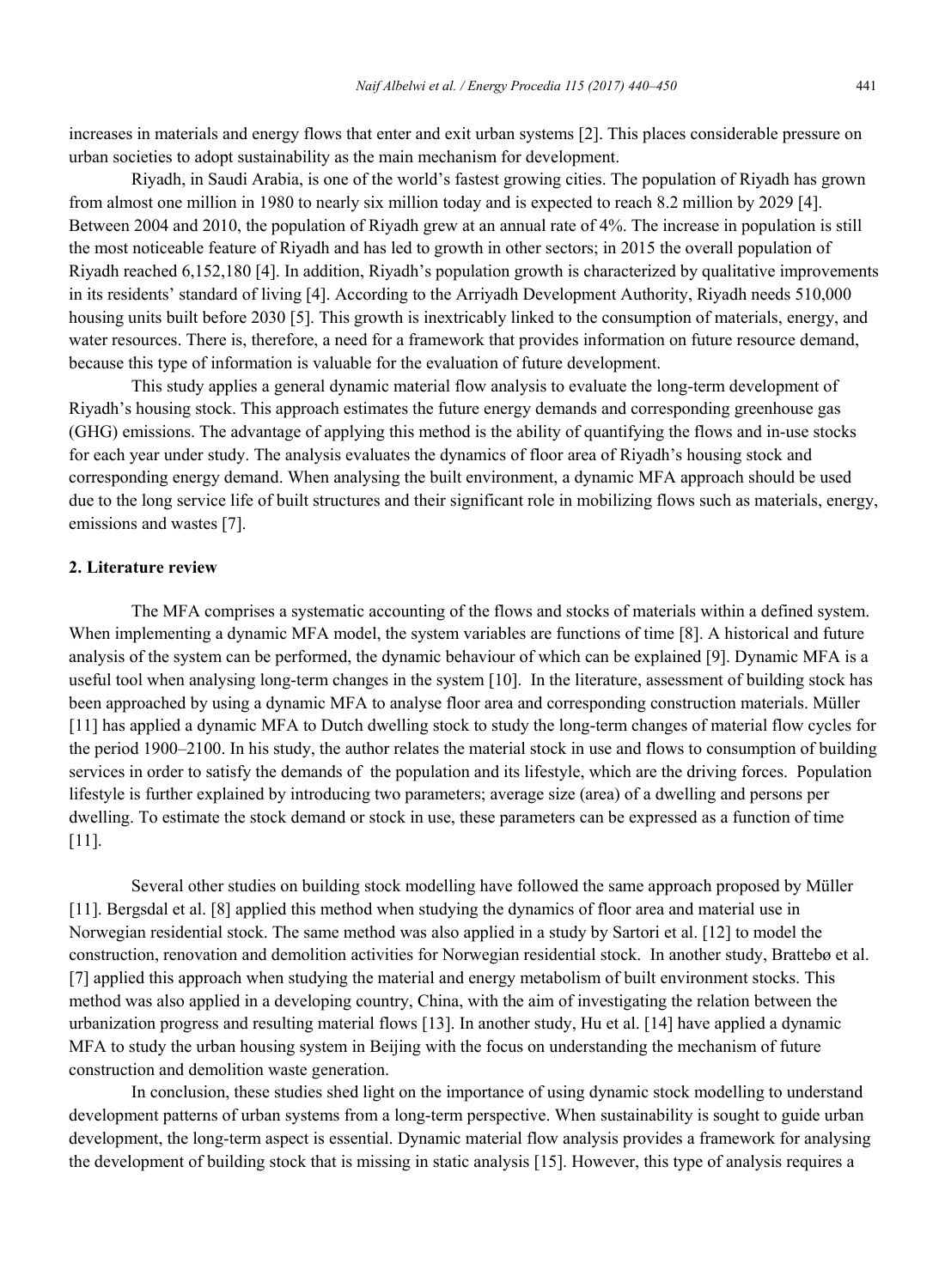good knowledge of the past stock characteristics and flows which allows analysis of historical and future flows of the system to be conducted and the dynamic behaviour of the system understood [9]. With cases where a high rate of urbanization is ongoing, it is important to apply a dynamic stock model to evaluate the possible impacts of urban development in the long-term [13].

### **3. Methods**

Current research on building stock has been using the analysis of floor area and corresponding materials and energy consumption when developing a dynamic MFA model. In this case, the stock demand in the future is determined by two parameters, namely, population and floor area per capita. In other studies where more data are available, building stocks are grouped by type and age and for each group, data pertaining to persons per dwelling (PD) and the average size (area) of a dwelling (AD) are then used to build the dynamic stock model [8,7, 11].

A dynamic MFA model was developed by Müller [11] to estimate resource demand and waste generation. The model used four parameters: population, floor area per capita, material intensity, and lifetime. Several studies have applied the same model at different scales for different objectives. For instance, it was applied to analyse the dynamics of floor area and material use in Norway's dwelling stock [8]. It was used as a projection tool to estimate future construction waste [6]. The same model was extended to include an energy intensity parameter, to estimate future energy demand for Norwegian dwelling stock [6].

The present study applies the dynamic MFA as illustrated by Müller [11] to housing stock in Riyadh, Saudi Arabia, presenting a material flow analysis of the floor area and construction materials (cement) of Riyadh's housing stock, as shown in Figure 1. It also extends the model to include the energy required for use phase and energy required for producing construction materials needed for new housing inflow. In this study, we choose one type of construction material (cement) for several reasons. Cement is considered the cornerstone of the construction sector in Saudi Arabia. In addition, cement is mainly produced locally. Production of cement is a very energy-intensive process. Al-Nagadi reported that electrical energy consumption per ton of cement typically ranges between 90 and 130 kWh [16].



Fig. 1. Conceptual outline of the stock dynamic.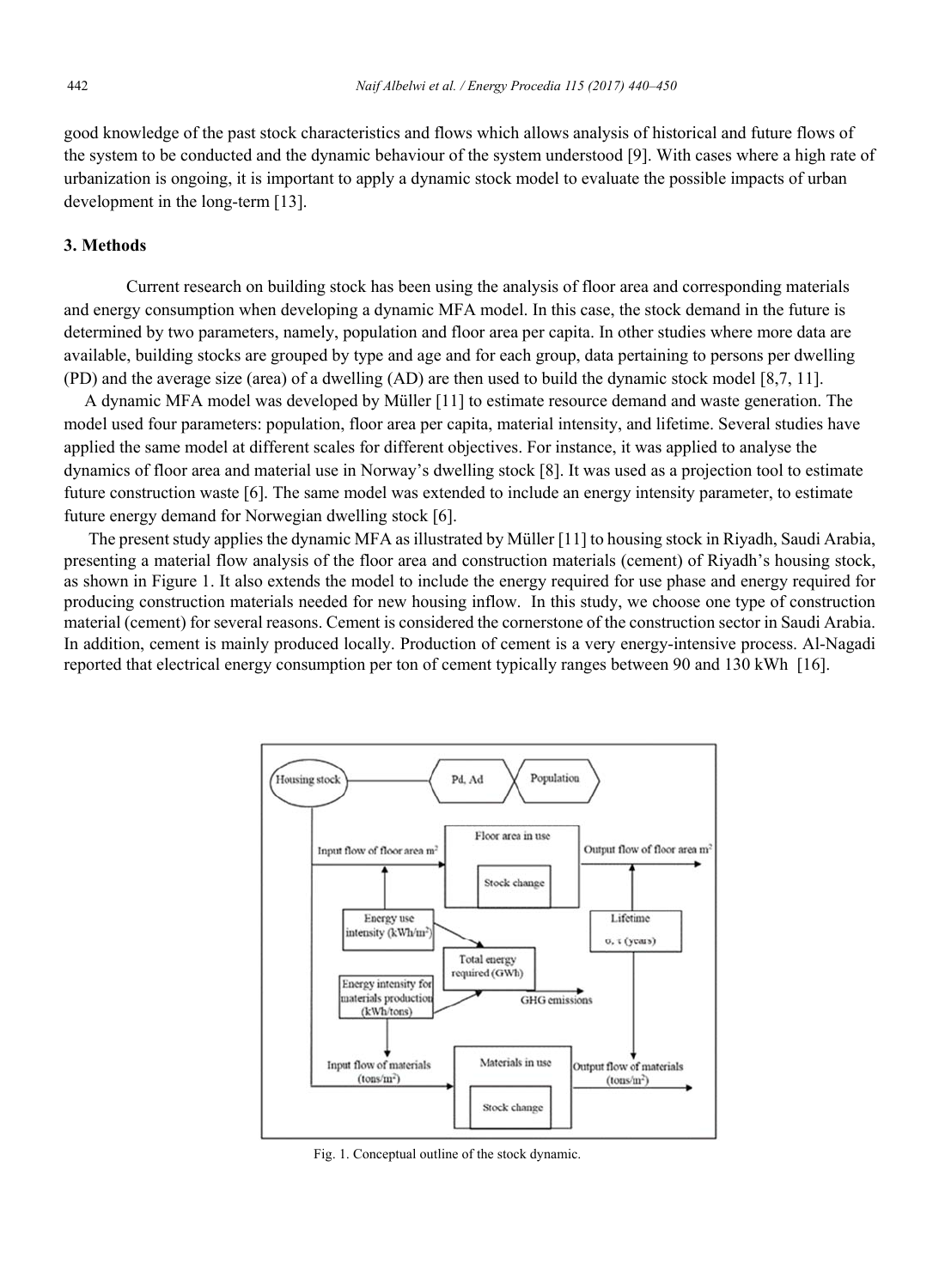#### *3.1. Model description*

In this study, the main driving forces of the model are the population (*P*) and its lifestyle, which is represented by floor area per capita  $(A_p)$  as shown in equation (1).

$$
A(t) = P(t) \cdot A_p(t)
$$
\n(1)

To determine the input and output flows of the floor area, information about the lifetime needs to be added. There is no data available regarding building lifetime in Saudi Arabia; therefore, a normal distribution is used with default mean lifetime τ and standard deviation equal to 40 years and 8 years, respectively, as shown in equation (2).

$$
L(t,t') = \frac{1}{\sigma\sqrt{2\pi}} \cdot e^{-\frac{(t-t'-\tau)^2}{2\sigma^2}}
$$
 (2)

Building upon data from equation (2), the probability that housing units built in year t' will be demolished in year t is determined by equation (3).

$$
\frac{dA_{out}(t)}{dt} = \int_{t_0}^t L(t, t') \cdot \frac{dA_{in}(t')}{dt} dt'
$$
\n(3)

In equation (4), the future floor area inflow is determined by adding the demand for new housing and the outflow of floor area together. Up to this point, the model deals with the inflows and outflows stock changes in floor area.

$$
\frac{dA_{in}(t)}{dt} = \frac{dA(t)}{dt} + \frac{dA_{out}(t)}{dt}
$$
\n(4)

By adding two more parameters, we can estimate the corresponding materials and energy. Equation (5) determines the dynamics of corresponding materials (stocks and flows) by introducing a material density parameter (*Min*).

$$
\frac{dM_{in}(t)}{dt} = \frac{dA_{in}(t)}{dt} \cdot M_A(t)
$$
\n(5)

Equation (6) determines the material outflow based on the probability that materials entered the system in year t' would exit the system as outflow in year  $t_i$ 

$$
\frac{dM_{out}(t)}{dt} = \int_{t_0}^{t} L(t, t') \cdot \frac{dM_{in}(t')}{dt} dt'
$$
\n(6)

Equation (7) determines the balance equation of material stock.

$$
\frac{dM(t)}{dt} = \frac{dM_{in}(t)}{dt} - \frac{dM_{out}(t)}{dt}
$$
\n(7)

Similarly, by adding an energy intensity parameter  $(e_i)$ , the corresponding energy flows  $(E)$  is determined as shown in equation (8).

$$
E(t) = A(t) \cdot e_i(t)
$$
\n(8)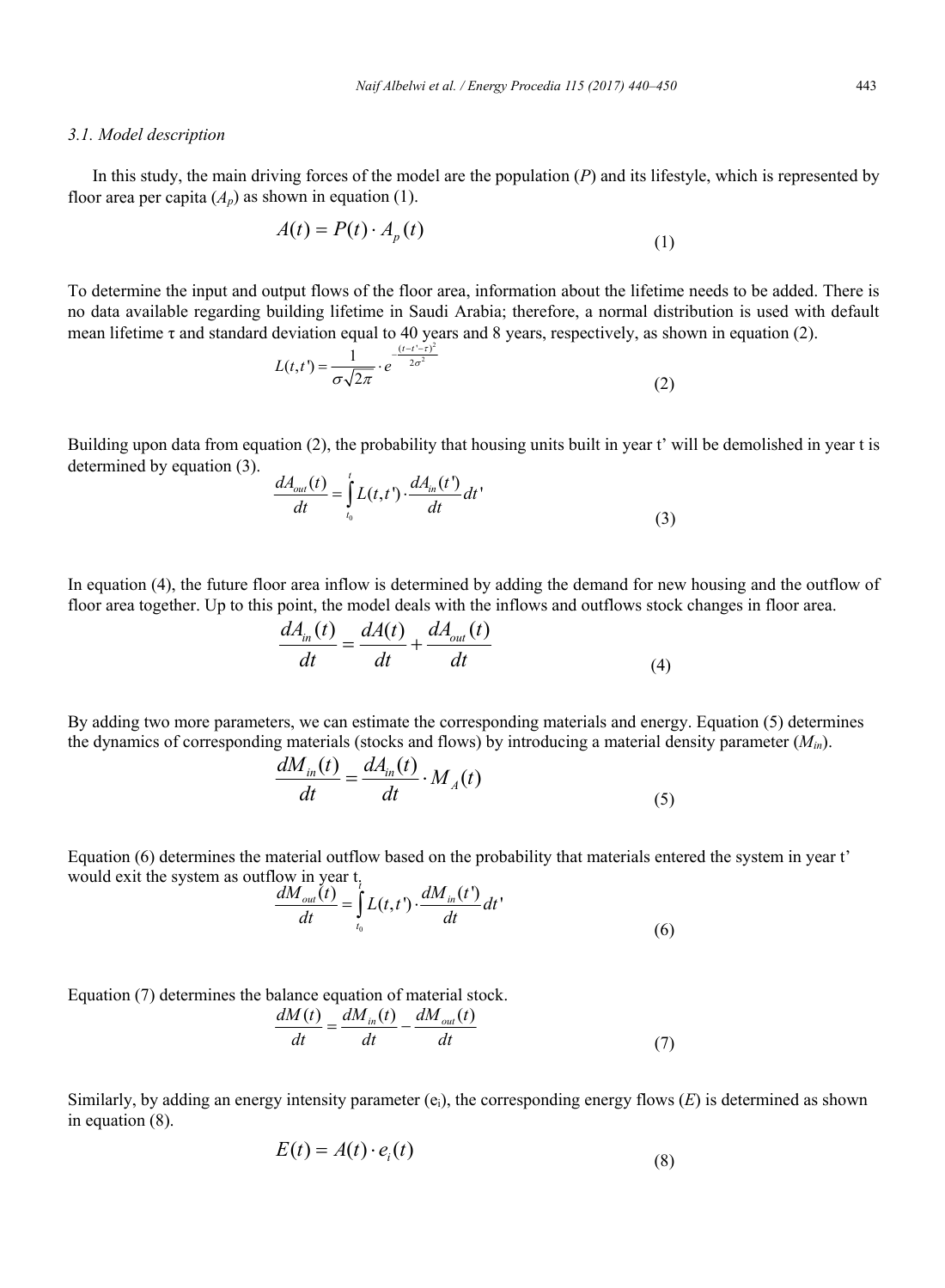Equation (9) determines the energy required for materials production.

$$
E_M(t) = \frac{dM_{in}(t)}{dt} \cdot e_{mi}(t)
$$
\n(9)

Equation (10) defines the total GHG emissions associated with energy use where *I* is emission coefficient of energy mix.

$$
GHG_{emission} = E(t) \cdot I \tag{10}
$$

### *3.2. Data and assumptions:*

## *3.2.1. Population and floor area per capita*

Population (P) and its lifestyle represented by floor area per capita (Ap) are the main driving forces to determine the demand for new housing stock. In this study, data pertaining to population was obtained from several sources. The main data sources were reports from the Arriyadh Development Authority (ADA) including the Metropolitan Development Strategy for Arriyadh (MEDSTAR) and the Investment Plan for Riyadh reports. Other sources included the statistical yearbook published by the General Authority for statistics in Saudi Arabia. The only year, however, where data for floor area per capita was available was for 2012. To estimate floor area per capita for previous years, an approach consisting of dividing the reported residential area by population for the same year is used.

### *3.2.2. Energy intensity*

To determine the energy intensity (kWh/m<sup>2</sup>) for housing stock, a top-down approach is applied. First, the total energy use for housing stock and total floor area at the city level was determined from local sources. Then for the purpose of simplicity, the total energy used value was then divided by the total floor area to estimate the energy intensity value. Although this approach inherently has some uncertainty, it was only used due to data being absent. Additionally, when comparing the results with other studies that looked at energy consumption at the building level, the values were within the ranges reported by Aldossary et al. [17]. Table 1 shows the values used in this study compared with other studies.

| Table 1. Comparison with other studies. |  |
|-----------------------------------------|--|
|                                         |  |

|                             | This study | Aldossary et al. |
|-----------------------------|------------|------------------|
| Energy intensity $(kWh/m2)$ |            | $\approx$ 154*   |

\*Notes: This value is estimated as an average of the six cases reported in the study.

## *3.2.3. Material density*

Introducing this parameter to the model is critical to analyse material stocks and flows within the system. The focus here is only on one type of construction material, which is cement. Since there is no data available on material density in buildings in Saudi Arabia, a bottom-up approach is developed to estimate the material density. Construction materials constitute the largest stocks and flows of materials for cities, however, quantifying them as aggregates, cement, glass, steel and wood, etc. is challenging. This study adopted a bottom-up approach to estimate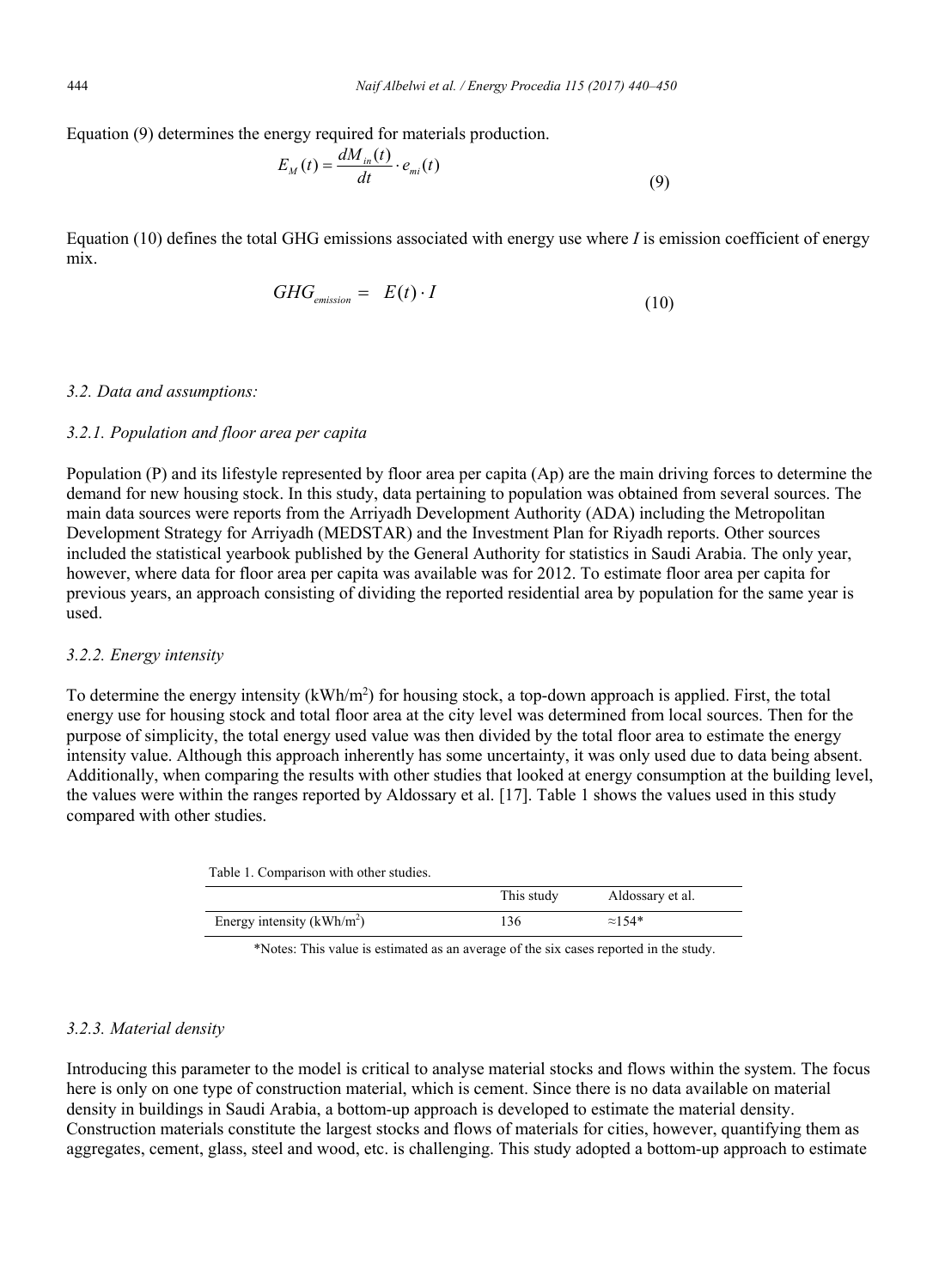the materials flows in Riyadh. This approach involves a process of classifying the buildings and other types of structures in a city and making representative groups with typical material characteristics. The quantities of the material components for each group represented were then established using bills supplied by local firms engaged in projects that have been completed in the city.

This approach involves classifying the building stocks into representative groups based on their types and material characteristics [18]. Riyadh housing stock typically consists of two types of building: villas and apartments [5]. In this paper, a bill of materials for a villa was obtained from local construction firms and material density was estimated from the architectural drawings. It is worth noting that the bill of materials only shows concrete and cement content is estimated based on the report by [19].

## *3.2.4. Lifetime*

Introducing this parameter to the model is critical when analysing the demolition flow, which in return affects the new demands. This study uses a normal distribution with a default mean lifetime τ and standard deviation equal to 40 years and 8 years, respectively.

## *3.2.5. GHG emissions*

The GHG emissions associated with energy consumption are calculated using the Saudi Arabia electricity mix ratio (45% natural gas, 55% oil) as reported in ECRA [20]. Emissions factors for electricity production are calculated using SimaPro after modifying a unit process in Ecoinvent database to represent the electricity mix in Saudi Arabia. Table 2 shows the emission factors.

Table 2: GHG emission factor of current energy mix from Simapro (modified unit process).

| kg CO2 eq/ KWh              | 0.789328242 |
|-----------------------------|-------------|
| kg CO2 eq/MJ                | 0.219257845 |
| $g \text{CO2 eq}/\text{MJ}$ | 219.2578451 |

In this study, the TRACI method in SimaPro was used to evaluate the global warm potential. Table 3 shows the impact assessment using TRACI for producing 1 kWh of the Saudi electricity mix. In addition, these processes have been modified to meet the same Saudi Arabia energy mix previously mentioned [20].

| Impact category     | Unit                  | Total      | Electricity, natural<br>gas, at power<br>plant/US U | Electricity, oil, at<br>power plant/UCTE U |
|---------------------|-----------------------|------------|-----------------------------------------------------|--------------------------------------------|
| Global Warming      | kg CO <sub>2</sub> eq | 0.78932824 | 0.31187798                                          | 0.47745026                                 |
| Acidification       | $H+$ moles eq         | 0.38308576 | 0.14238949                                          | 0.24069627                                 |
| Carcinogenics       | kg benzen eg          | 0.00084154 | 0.00035394                                          | 0.00048761                                 |
| Non carcinogenics   | kg toluen eq          | 5.07877016 | 1.95953970                                          | 3.11923046                                 |
| Respiratory effects | $kg$ PM2.5 eq         | 0.00167891 | 0.00065646                                          | 0.00102245                                 |
| Eutrophication      | kg N eq               | 0.00032558 | 0.00002308                                          | 0.00030249                                 |
| Ozone depletion     | $kg$ CFC-11 $eq$      | 0.00000006 | 0.00000000                                          | 0.00000006                                 |
| Ecotoxicity         | $kg 2.4-D eq$         | 0.12870826 | 0.03437042                                          | 0.09433785                                 |
| Smog                | kg NO <sub>x</sub> eq | 0.00171419 | 0.00020001                                          | 0.00151418                                 |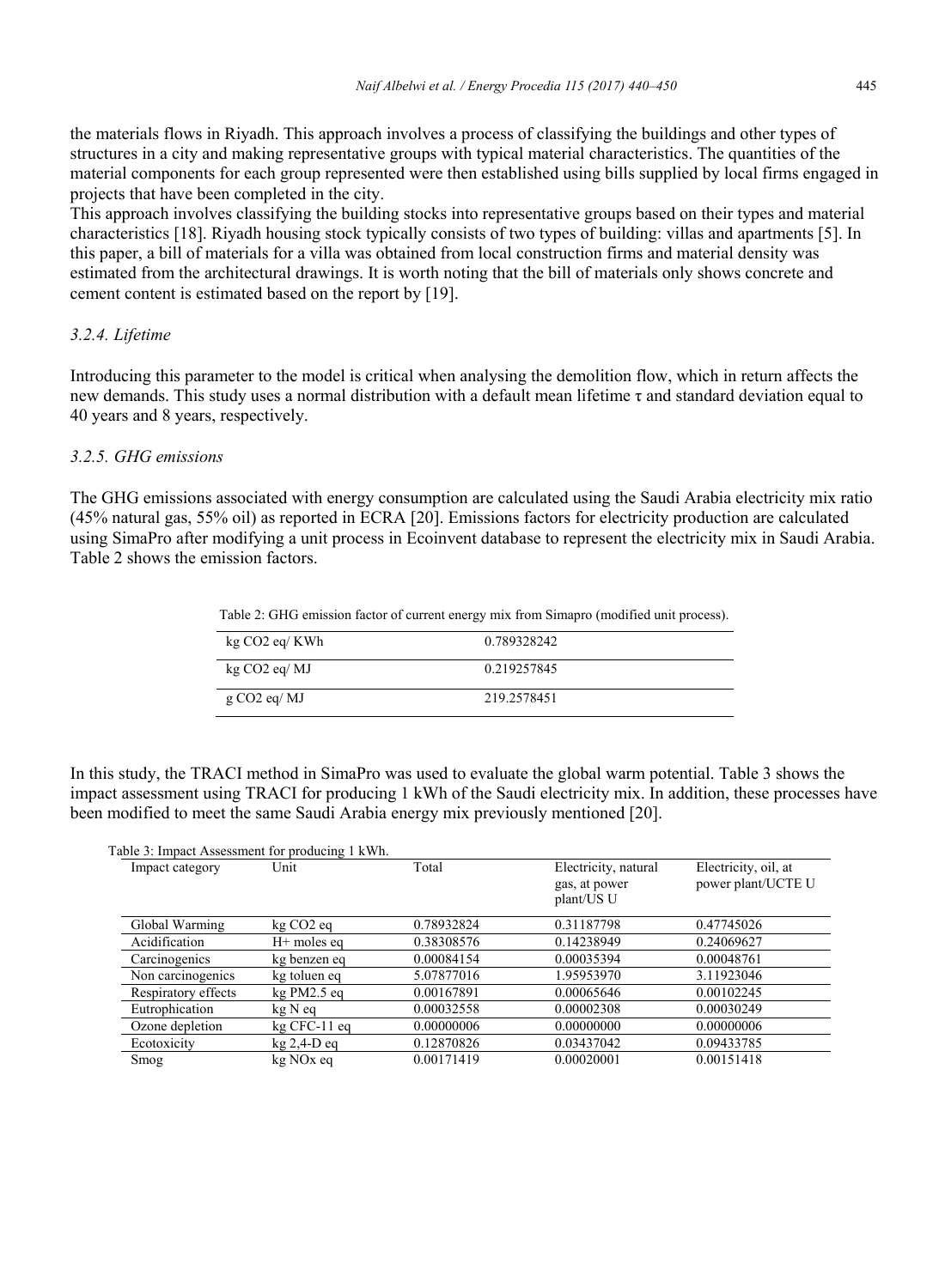### **4. Scenario analysis:**

### *4.1. Floor area per capita:*

 To better understand future energy demand for housing stock, this study investigates different scenarios regarding energy use. The first scenario assumes that the current trends in floor area per capita  $(A_P)$  would continue, while the second scenario is based on the assumption that floor area per capita would grow higher than current trends suggest. Table (4) shows the values for  $(A_P)$  associated with each scenario.

| Table 4: Input parameters for each scenario |                         |           |           |            |             |                        |                                                  |
|---------------------------------------------|-------------------------|-----------|-----------|------------|-------------|------------------------|--------------------------------------------------|
| Input parameters                            | <b>Baseline</b>         |           |           |            | High growth |                        |                                                  |
| Year                                        | 2010                    | 2020      | 2030      | 2050       | 2020        | 2030                   | 2050                                             |
| Population                                  | 5,254,560               | 6,792,504 | 8,280,024 | 12,303,681 | baseline    | scenario               | Used same value reported in<br>this<br><b>as</b> |
|                                             |                         |           |           |            |             |                        |                                                  |
|                                             |                         |           |           |            |             |                        | parameter was not the focus of                   |
|                                             |                         |           |           |            |             | this part of the study |                                                  |
| Floor area $m^2$ /capita                    | 43                      | 40        | 40        | 38         | 46          | 53                     | 59                                               |
| GHG emission factors                        | With current energy mix |           |           |            |             | Alternative energy mix |                                                  |
| $(kgCO_2$ -eq /kWh)                         | 0.789328242             |           |           |            | 0.5366808   |                        |                                                  |

## *4.2. Changes in Energy Mix*

 The electric power industry in Saudi Arabia is facing tremondus challenges due to growing demand for electricity. Different initiatives have been proposed with goals for shifting the current energy mix from oil dependent towards renewable resources. It is anticipated that 38% of the energy needed would be provided by solar power in 2032. Also, the King Abdullah City for Nuclear and Renewable Energy (KA-CARE) projected there would be 18 GWe of nuclear capacity by 2032 of a total of 123 GWe energy used, with 16 GWe solar PV, 25 GWe solar CSP, and 4 GWe from geothermal, wind and waste [21].

 Based on the abovementioned report, an alternative energy mix is used to evaluate the impact of changes in energy mix. Emission factors for the proposed energy mix are obtained from modified unit processes from the Ecoinvent database using SimaPro software, and Table 5 shows the alternative energy mix and associated GHG emission factor.

| Table 5: Alternative energy mix. |  |
|----------------------------------|--|
|----------------------------------|--|

| Source                         | Percentage |
|--------------------------------|------------|
| Oil                            | 32%        |
| Natural gas                    | 28%        |
| Solar                          | 38%        |
| Geothermal                     | $2\%$      |
| Emission factor (kg CO2 e/kWh) | 0.5366808  |

# **5. Results and discussion:**

### *5.1. Housing stocks and flows:*

Figure 2 shows the stocks and flows of the housing sector in Riyadh, Saudi Arabia, which displays the following results: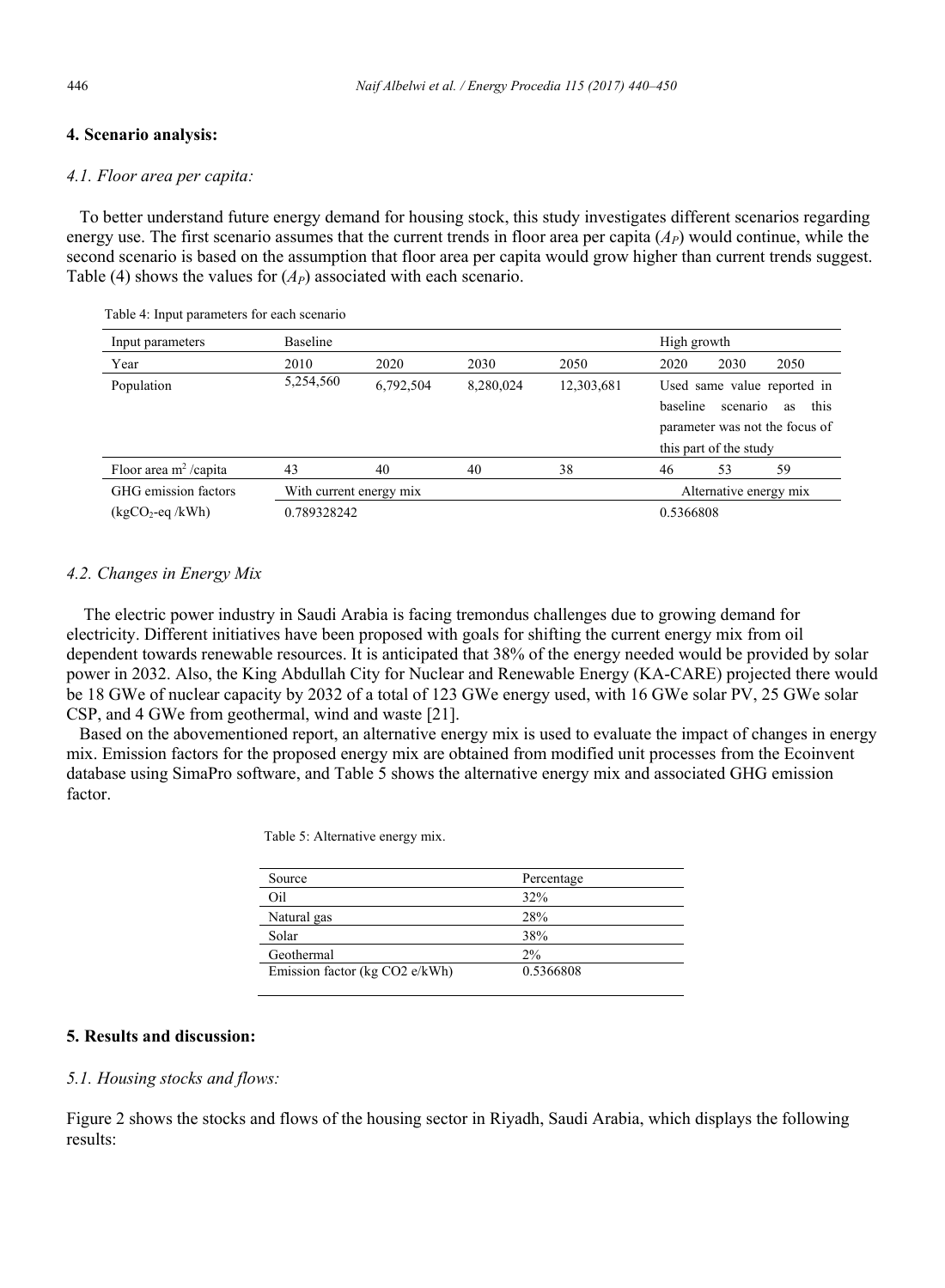- Even though the housing stock demand in Riyadh decreased in the 1990s, the housing floor stock has grown overall.
- In the late 2000s, there was a large increase in construction activities.
- Current trends would be likely to continue in the near future.
- Over the next three decades, there will be an increase in demolitions activities as many buildings reach the end of their life cycle



### *5.2. Material stock and flows:*

Figure 3 shows the material stocks and flows of the housing sector in Riyadh. The results indicate that due to the connection in the model between materials and stock (material density), the material flows will follow the same pattern as the floor area.



Fig. 3. Material stocks and flows of housing sector.

#### *5.3. Energy flows:*

The high growth rate in the population along with the urban expansion experienced by Riyadh during the last four decades has also resulted in an increase in energy use. Figure 4 shows the total annual energy flows for Riyadh housing stock.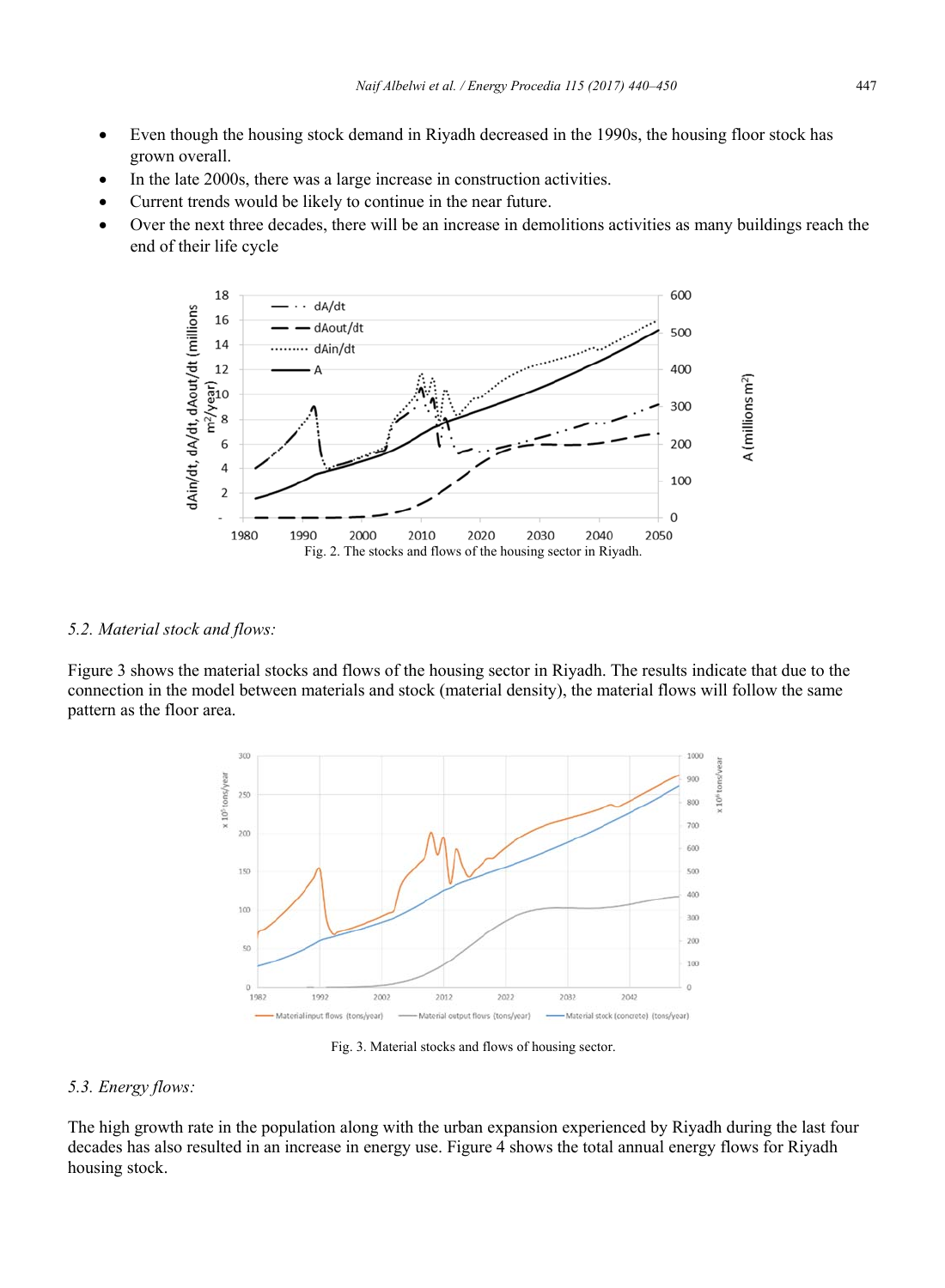

Fig. 4. The total annual energy flows for Riyadh housing stock.

Moreover, Figure 5 shows the energy demand of future housing, and shows the energy required to produce cement, which is the major construction material used in the Saudi building industry. While it is important to focus on end use energy when addressing energy reduction, it is also important to look beyond just one part of the system. As results indicate, about 33% of the energy demand in the future will go to cement production.



Fig. 5. The energy demand of future stock.

#### *5.4. GHG emissions:*

Estimated GHG emissions are shown in Figure 6. Emissions factors were estimated according to the TRACI method in SimaPro software for current and alternative energy mixes. Based on this method, the total GHG emissions associated with energy demand are 24.86, 29.94, and 43.25 million metric tons per year during 2020, 2030, and 2050, respectively. When compared with the alternative energy mix, GHG emissions would be reduced by about 30%. Figure 6 shows the significance of shifting towards renewable sources for energy production when considering emission reduction targets. It clearly shows that a significant impact reduction can be achieved by switching from oil-dependent energy production towards renewable sources.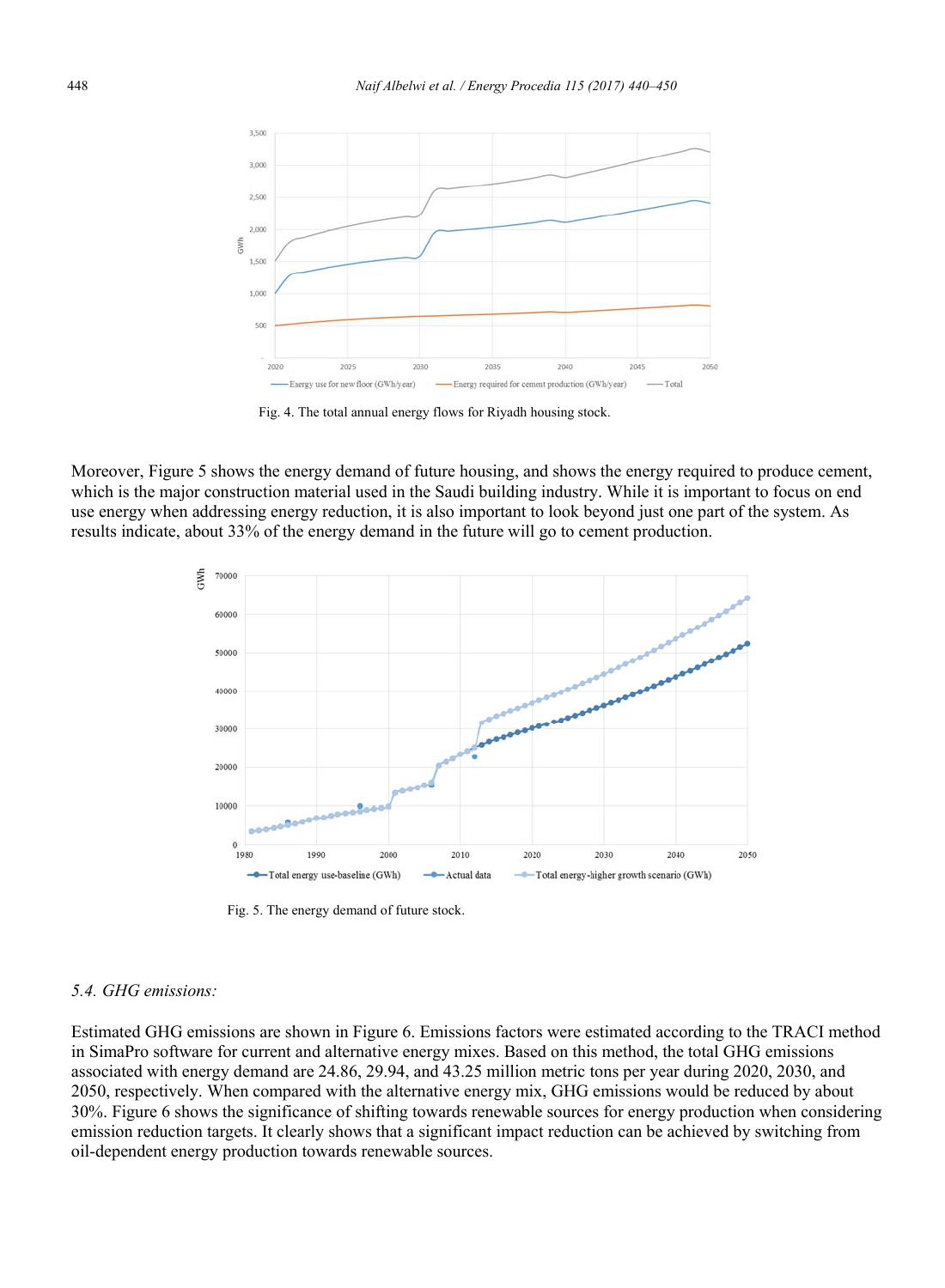

Fig. 6. Annual energy-related GHG emissions.

## **6. Conclusion:**

The model discussed in this study used a dynamic stock approach to analyse the long-term dynamics of housing stock in Riyadh, Saudi Arabia. The aim was to use this approach as an estimation tool to predict future energy demands and analyse the associated impacts. Even though it relies upon estimates of past activities and some assumptions due to lack of data, it is useful to provide insight into understanding the impact of future development.

Preliminary results show that housing stock in Riyadh will continue its current pattern of growth. This will lead to an increase of material stocks and flows, which has a unique environmental impact. Results show that there was a significant decrease in construction activities in the 1990s as the economy was struggling after the Gulf War. In contrast, in the mid 2000s, a significant increase in construction activities was observed.

In the long-term, the model suggests that there will be an increase in construction activities not only to meet new demand, but also to replace many dilapidated housing units.

The energy demands increase as floor area stocks increase. Results show that the current trend for energy demands will continue. The energy demands for cement production will account for about 30% of the total energy demand for future housing stock from 2020 to 2050. When analysing the GHG emissions, two scenarios were evaluated. The first used the current energy mix and the second used a more environmentally friendly energy mix. The second scenario was developed based on current working projects in Saudi Arabia to move forward towards renewable energy. Results suggested that the alternative scenario would reduce GHG emissions by 33% by 2050. As illustrated in this study, although there is some degree of uncertainty, applying a material and energy flow analysis framework to predict future energy flows and corresponding emissions was useful to show the impact of future development in housing stock.

### **Acknowledgements**

The authors acknowledge the University of Taibah, Saudi Arabia for its support. All opinions, findings, and conclusions expressed in this paper are those of the author(s) and do not necessarily reflect the views of the University.

#### **References**

(1) Nations, U., 2014. World Urbanization Prospects: The 2014 Revision, Highlights (ST/ESA/SER.A/352), New York, United.2. Strunk Jr W, White EB. *The elements of style*. 3rd ed. New York: Macmillan; 1979.